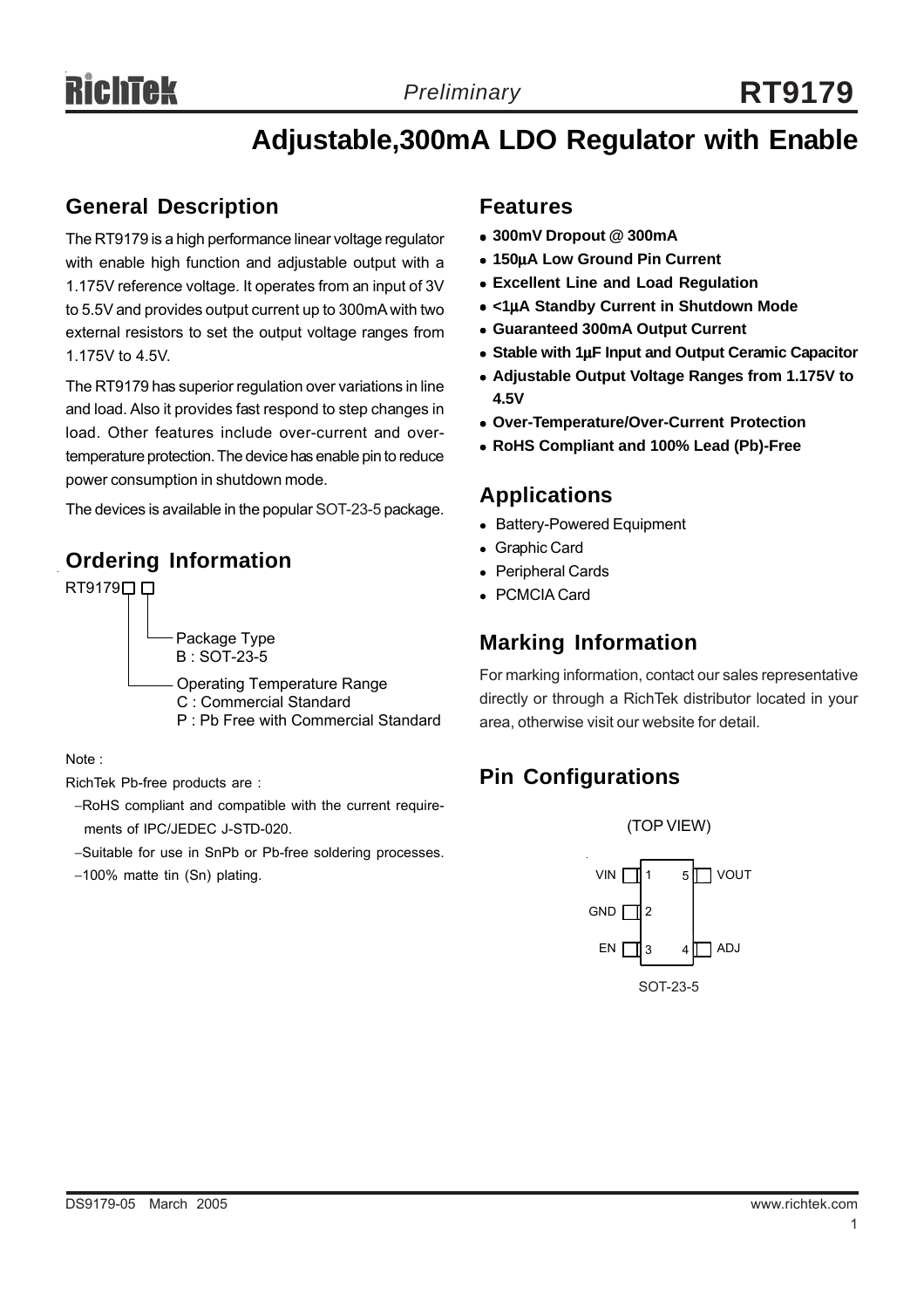# **Typical Application Circuit**



Note: The external feedback resistors are in hundreds of OHM to hundreds of KOHM ranges.

| Pin No. | <b>Pin Name</b> | <b>Pin Function</b>                                                                                                                                                                                                                                   |
|---------|-----------------|-------------------------------------------------------------------------------------------------------------------------------------------------------------------------------------------------------------------------------------------------------|
|         | VIN             | Power Input Voltage                                                                                                                                                                                                                                   |
| 2       | <b>GND</b>      | Ground                                                                                                                                                                                                                                                |
| 3       | EN              | Chip Enable (Active High)                                                                                                                                                                                                                             |
| 4       | <b>ADJ</b>      | Adjust Output Voltage. The output voltage is set by the internal feedback resistors when<br>this pin grounded. If external feedback resistors are applied, the output voltage will be:<br>$V_{\text{OUT}} = 1.175 \times (1 + \frac{R_1}{R_2})$ Volts |
| 5       | VOUT            | Output Voltage                                                                                                                                                                                                                                        |

# **Functional Pin Description**

# **Function Block Diagram**

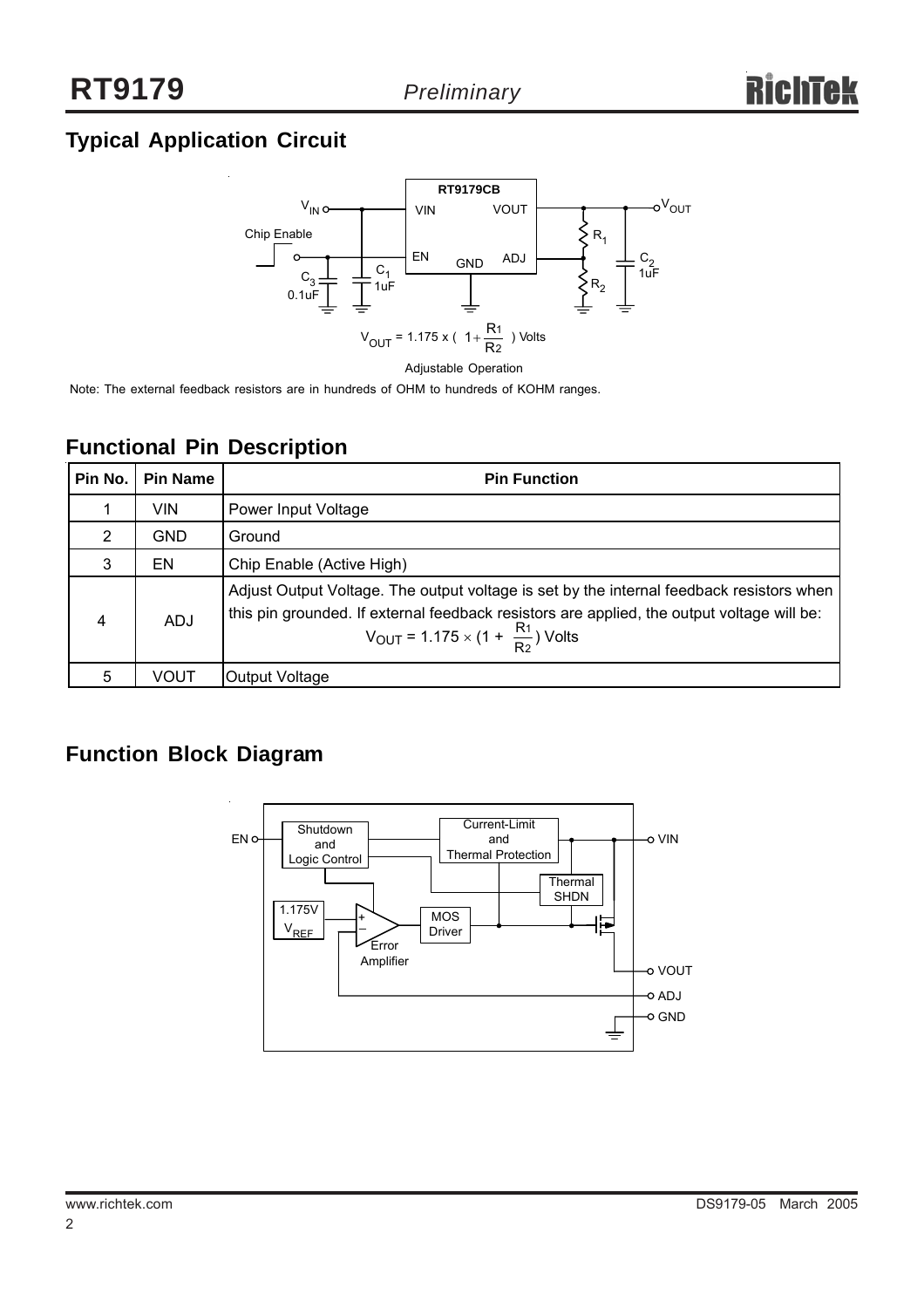# **Absolute Maximum Ratings** (Note 1)

| • Power Dissipation, $P_D @ T_A = 25^{\circ}C$ |  |
|------------------------------------------------|--|
|                                                |  |
| • Package Thermal Resistance (Note 7)          |  |
|                                                |  |
|                                                |  |
|                                                |  |
|                                                |  |
| • ESD Susceptibility (Note 2)                  |  |
|                                                |  |
|                                                |  |

# **Recommended Operating Conditions** (Note 3)

| • Supply Input Voltage ----       | $-3V$ to 5.5V                      |
|-----------------------------------|------------------------------------|
| • Shutdown Input Voltage ----     | --- 0V to 5.5V                     |
| • Junction Temperature Range ---- | $-40^{\circ}$ Cto 125 $^{\circ}$ C |

# **Electrical Characteristics**

( $V_{IN}$  =  $V_{OUT}$  + 0.7V,  $I_{OUT}$  = 10µA,  $C_{IN}$  =  $C_{OUT}$  = 1µF (Ceramic),  $T_A$  = 25°C unless otherwise specified)

|                             | <b>Parameter</b>                                                        | Symbol                  | <b>Test Conditions</b>                         | Min               | <b>Typ</b> | <b>Max</b>               | <b>Units</b> |  |
|-----------------------------|-------------------------------------------------------------------------|-------------------------|------------------------------------------------|-------------------|------------|--------------------------|--------------|--|
| Reference Voltage Tolerance |                                                                         | <b>VREF</b>             |                                                | 1.163             | 1.175      | 1.187                    | V            |  |
| <b>Adjust Pin Current</b>   |                                                                         | <b>IADJ</b>             |                                                | --                |            | 10                       | nA           |  |
| Output Voltage Range        |                                                                         | VOUT                    |                                                | 1.175             |            | 4.5                      | V            |  |
| <b>Quiescent Current</b>    | (Note 5)                                                                | IQ                      | Enabled, $I_{\text{OUT}} = 0 \text{mA}$        | --                | 150        | $-$                      | μA           |  |
| <b>Standby Current</b>      | (Note 6)                                                                | <b>I</b> STBY           | $V_{IN}$ = 5.5V, Shutdown                      | --                |            | 1                        | μA           |  |
| <b>Current Limit</b>        |                                                                         | <b>ILIM</b>             |                                                | 0.5               |            | --                       | A            |  |
|                             |                                                                         |                         | $I_{OUT} = 10mA$                               | --                | 10         | --                       | mV           |  |
| Dropout Voltage             | (Note 4)                                                                | <b>V<sub>DROP</sub></b> | $IOUT = 300mA$                                 | 300<br>--         |            | $\overline{\phantom{a}}$ |              |  |
| Line Regulation             |                                                                         | $\Delta V$ LINE         | $V_{\text{OUT}} + 0.7V < V_{\text{IN}} < 5.5V$ |                   | 0.001      | $-$                      | %N           |  |
|                             | Thermal Shutdown Temperature<br>170<br>T <sub>SD</sub><br>--            |                         | $-$                                            | $^\circ \text{C}$ |            |                          |              |  |
|                             | Thermal Shutdown Hysteresis<br>40<br>$\Delta$ T <sub>SD</sub><br>--     |                         | --                                             | $^\circ \text{C}$ |            |                          |              |  |
|                             | Logic-Low Voltage                                                       | $V_{IL}$                | $V_{IN}$ = 3.3V, Shutdown                      | --                |            | 0.4                      | V            |  |
| <b>EN Threshold</b>         | Logic-High Voltage<br>V <sub>IH</sub><br>$V_{IN}$ = 3.3V, Enable<br>2.0 |                         | --                                             |                   |            |                          |              |  |
| <b>EN Current</b>           |                                                                         | <sup>I</sup> EN         | $V_{IN}$ = 5.5V, Enable                        | --                |            | 10                       | nA           |  |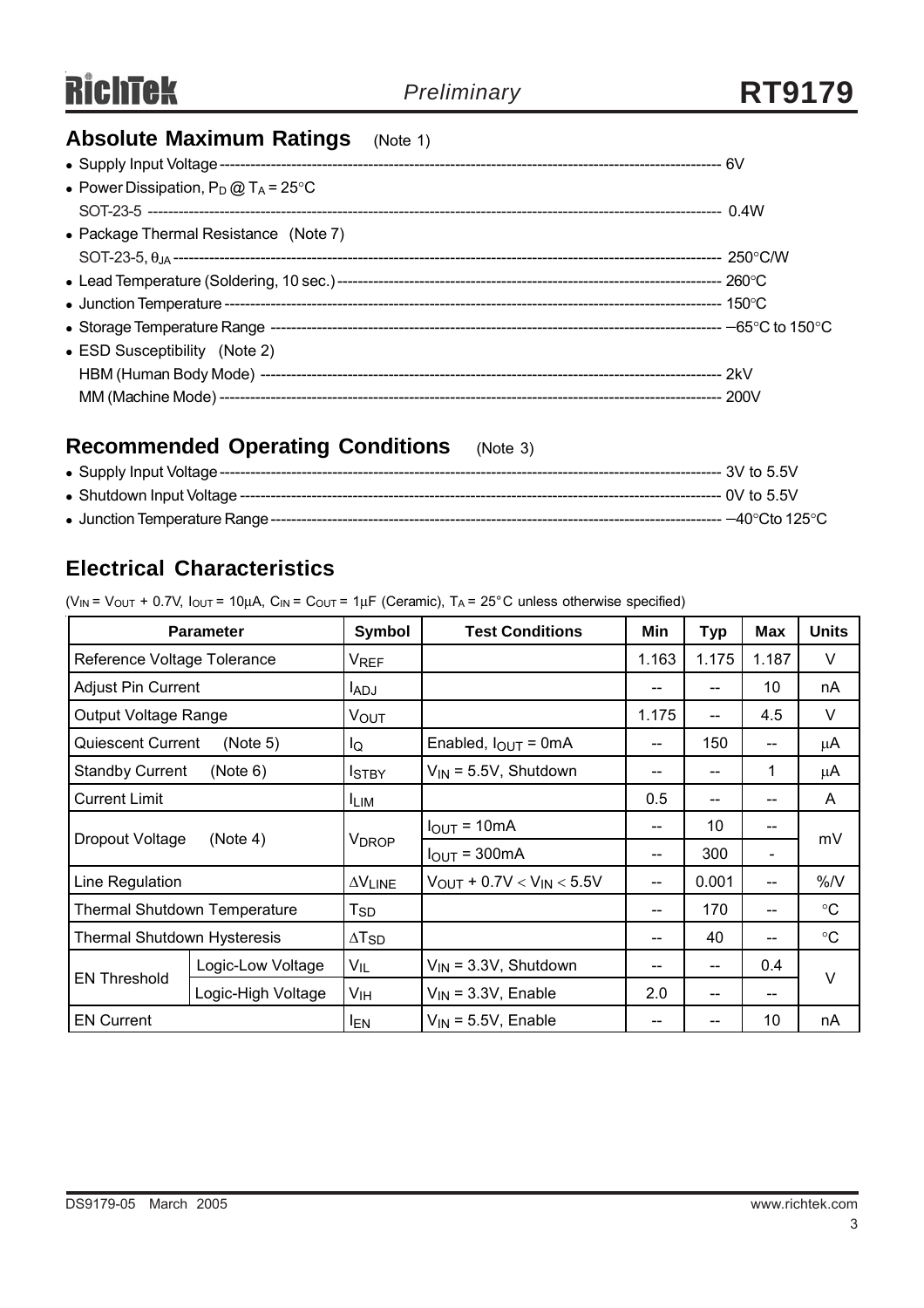- **Note 1.** Stresses listed as the abovez "Absolute Maximum Ratings" may cause permanent damage to the device. These are for stress ratings. Functional operation of the device at these or any other conditions beyond those indicated in the operational sections of the specifications is not implied. Exposure to absolute maximum rating conditions for extended periods may remain possibility to affect device reliability.
- **Note 2.** Devices are ESD sensitive. Handling precaution recommended.
- **Note 3.** The device is not guaranteed to function outside its operating conditions.
- Note 4. The dropout voltage is defined as V<sub>IN</sub> -V<sub>OUT</sub>, which is measured when V<sub>OUT</sub> is V<sub>OUT(NORMAL)</sub> 100mV.
- **Note 5.** Quiescent, or ground current, is the difference between input and output currents. It is defined by  $I_Q = I_{IN} I_{OUT}$  under no load condition ( $I_{OUT}$  = 0mA). The total current drawn from the supply is the sum of the load current plus the ground pin current.
- **Note 6.** Standby current is the input current drawn by a regulator when the output voltage is disabled by a shutdown signal ( $V_{EN} \leq 0.4V$ ). It is measured with  $V_{IN} = 5.5V$ .
- **Note 7.** θ<sub>JA</sub> is measured in the natural convection at T<sub>A</sub> = 25°C on a low effective thermal conductivity test board of JEDEC 51-3 thermal measurement standard.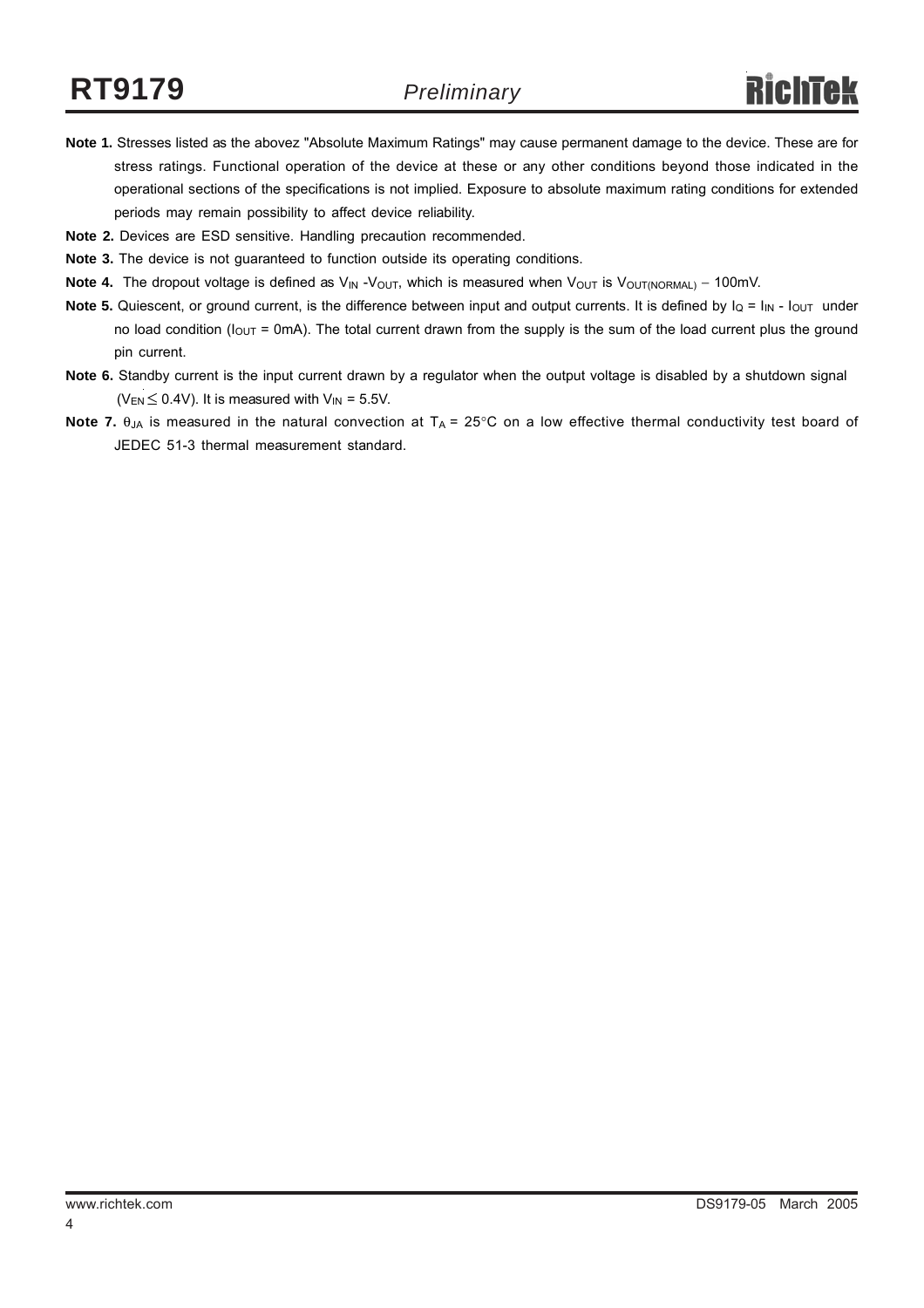1.18

1.19

1.2

 $V_{IN} = 5V$ 

# **Typical Operating Characteristics**





ADJ Pin Voltage (V) ADJ Pin Voltage (V) 1.17 1.16 1.15 1.14 -50 -25 0 25 50 75 100 125 Temperature (°C)

**ADJ Pin Voltage vs. Temperature**

**Quiescent Current vs. Input Voltage**





DS9179-05 March 2005 www.richtek.com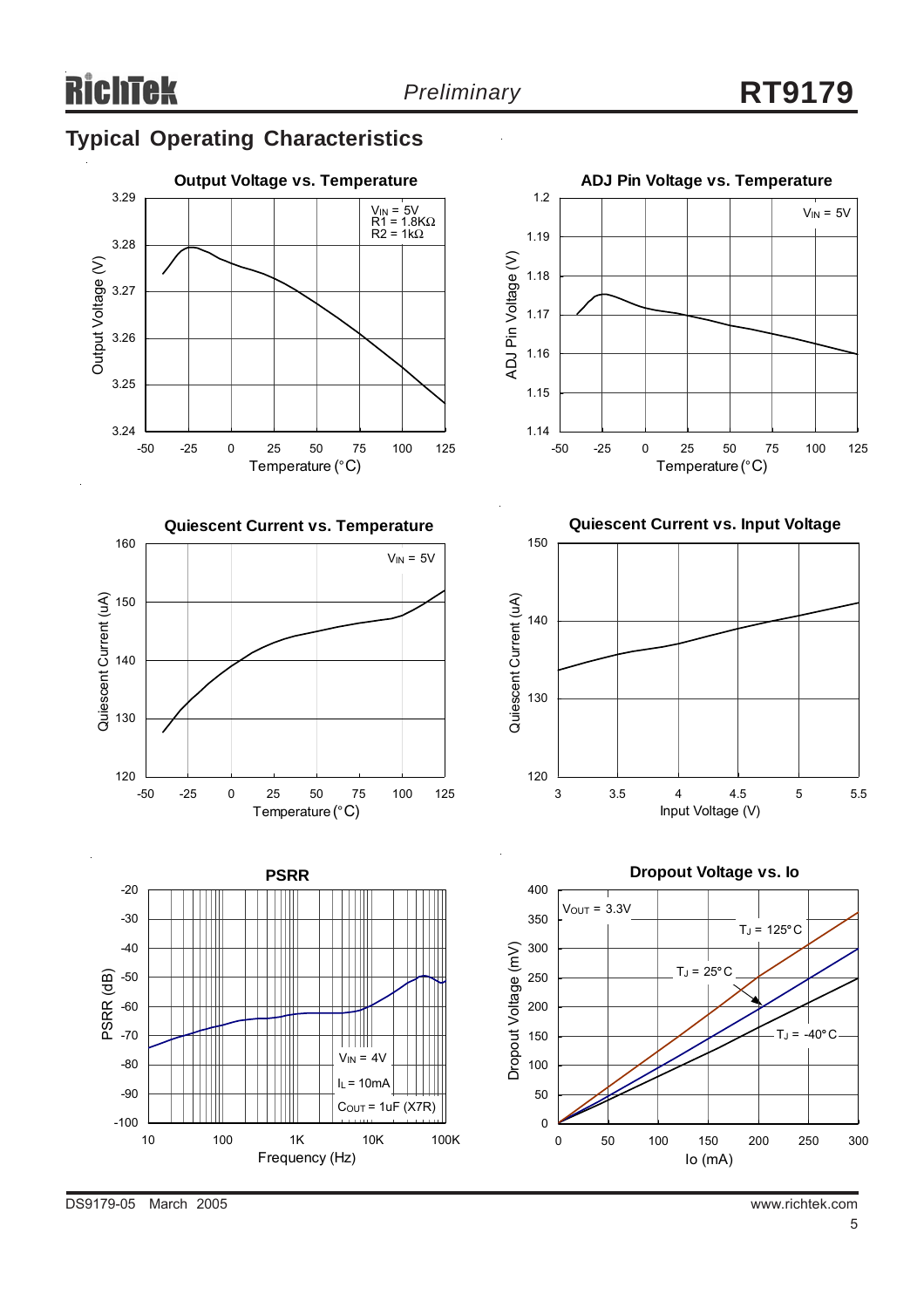



Time (1ms/Div)

**Line Transient Regulation** Input Voltage<br>Deviation(V) 7  $R1=1.8KΩ, R2=1KΩ$ Input Voltage Deviation(V)  $V_{IN}$  = 4V to 5V CIN=1uF(Electrolytic) 6 ILOAD : 150mA C<sub>O</sub>=1uF(Electrolytic) 5 4 20 Output Voltage<br>Deviation(mV) Output Voltage Deviation(mV) 10 0  $-10$ - 20 Time (100us/Div)





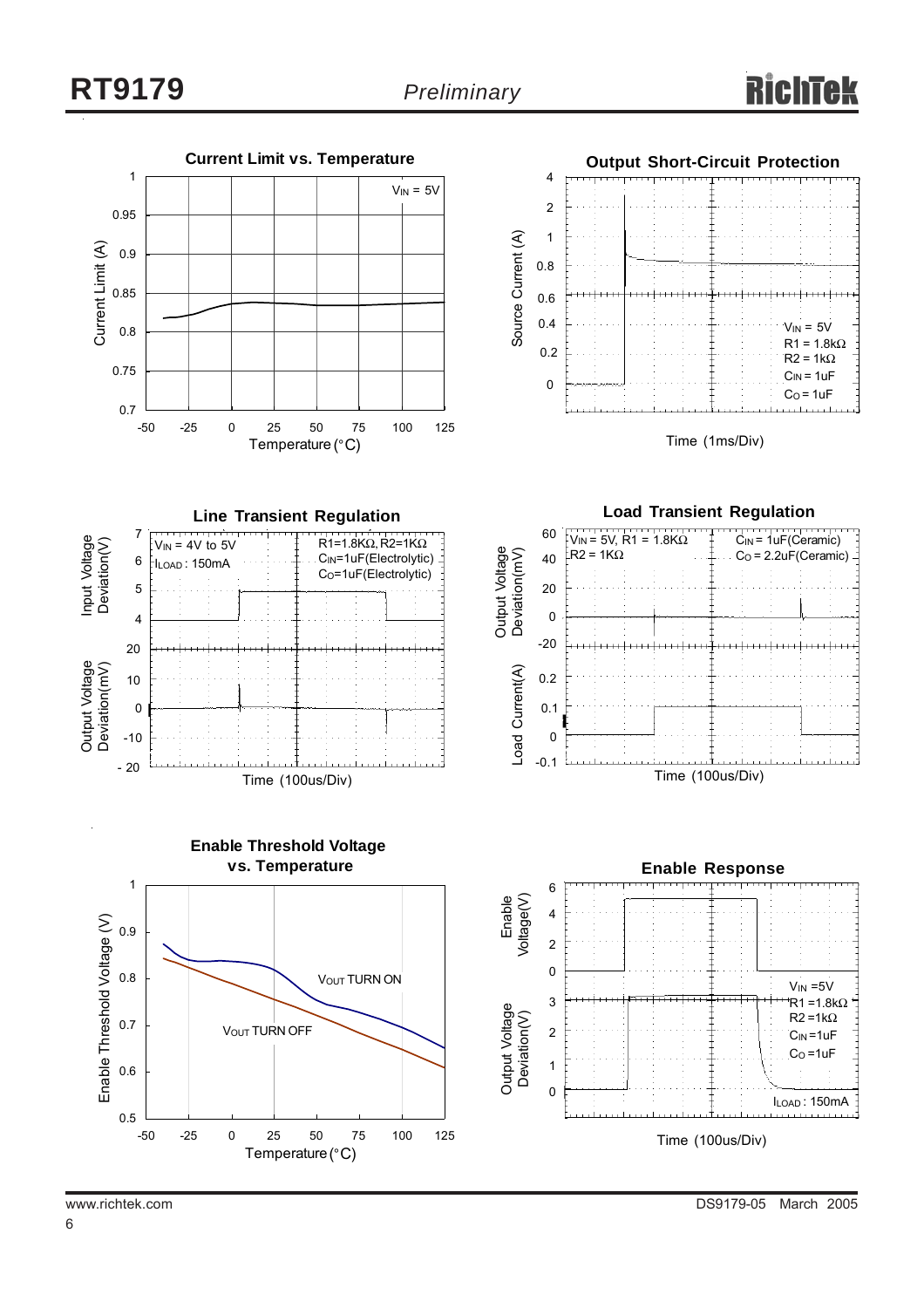# RichTek

# **Application Information**

Like any low-dropout regulator, the RT9179 requires input and output decoupling capacitors. These capacitors must be correctly selected for good performance (see Capacitor Characteristics Section). Please note that linear regulators with a low dropout voltage have high internal loop gains which require care in guarding against oscillation caused by insufficient decoupling capacitance.

#### **Input Capacitor**

An input capacitance of  $\leq 1 \mu$ F is required between the device input pin and ground directly (the amount of the capacitance may be increased without limit). The input capacitor *MUST* be located less than 1 cm from the device to assure input stability (see PCB Layout Section). A lower ESR capacitor allows the use of less capacitance, while higher ESR type (like aluminum electrolytic) require more capacitance.

Capacitor types (aluminum, ceramic and tantalum) can be mixed in parallel, but the total equivalent input capacitance/ ESR must be defined as above to stable operation.

There are no requirements for the ESR on the input capacitor, but tolerance and temperature coefficient must be considered when selecting the capacitor to ensure the capacitance will be  $\cong 1\mu$ F over the entire operating temperature range.

#### **Output Capacitor**

The RT9179 is designed specifically to work with very small ceramic output capacitors. The recommended minimum capacitance (temperature characteristics X7R or X5R) is 1μF to 4.7μF range with 10mΩ to 50mΩ range ceramic capacitor between LDO output and GND for transient stability, but it may be increased without limit. Higher capacitance values help to improve transient. The output capacitor's ESR is critical because it forms a zero to provide phase lead which is required for loop stability. (When using the Y5V dielectric, the minimum value of the input/output capacitance that can be used for stable over full operating temperature range is 3.3μF.)



### **No Load Stability**

The device will remain stable and in regulation with no external load. This is specially important in CMOS RAM keep-alive applications

### **Input-Output (Dropout) Volatge**

A regulator's minimum input-to-output voltage differential (dropout voltage) determines the lowest usable supply voltage. In battery-powered systems, this determines the useful end-of-life battery voltage. Because the device uses a PMOS, its dropout voltage is a function of drain-to-source on-resistance,  $R_{DS(ON)}$ , multiplied by the load current:

$$
V_{DROPOUT} = V_{IN} - V_{OUT} = R_{DS(ON)} \times I_{OUT}
$$

#### **Current Limit**

The RT9179 monitors and controls the PMOS' gate voltage, minimum limiting the output current to 0.5A. The output can be shorted to ground for an indefinite period of time without damaging the part.

#### **Short-Circuit Protection**

The device is short circuit protected and in the event of a peak over-current condition, the short-circuit control loop will rapidly drive the output PMOS pass element off. Once the power pass element shuts down, the control loop will rapidly cycle the output on and off until the average power dissipation causes the thermal shutdown circuit to respond to servo the on/off cycling to a lower frequency. Please refer to the section on thermal information for power dissipation calculations.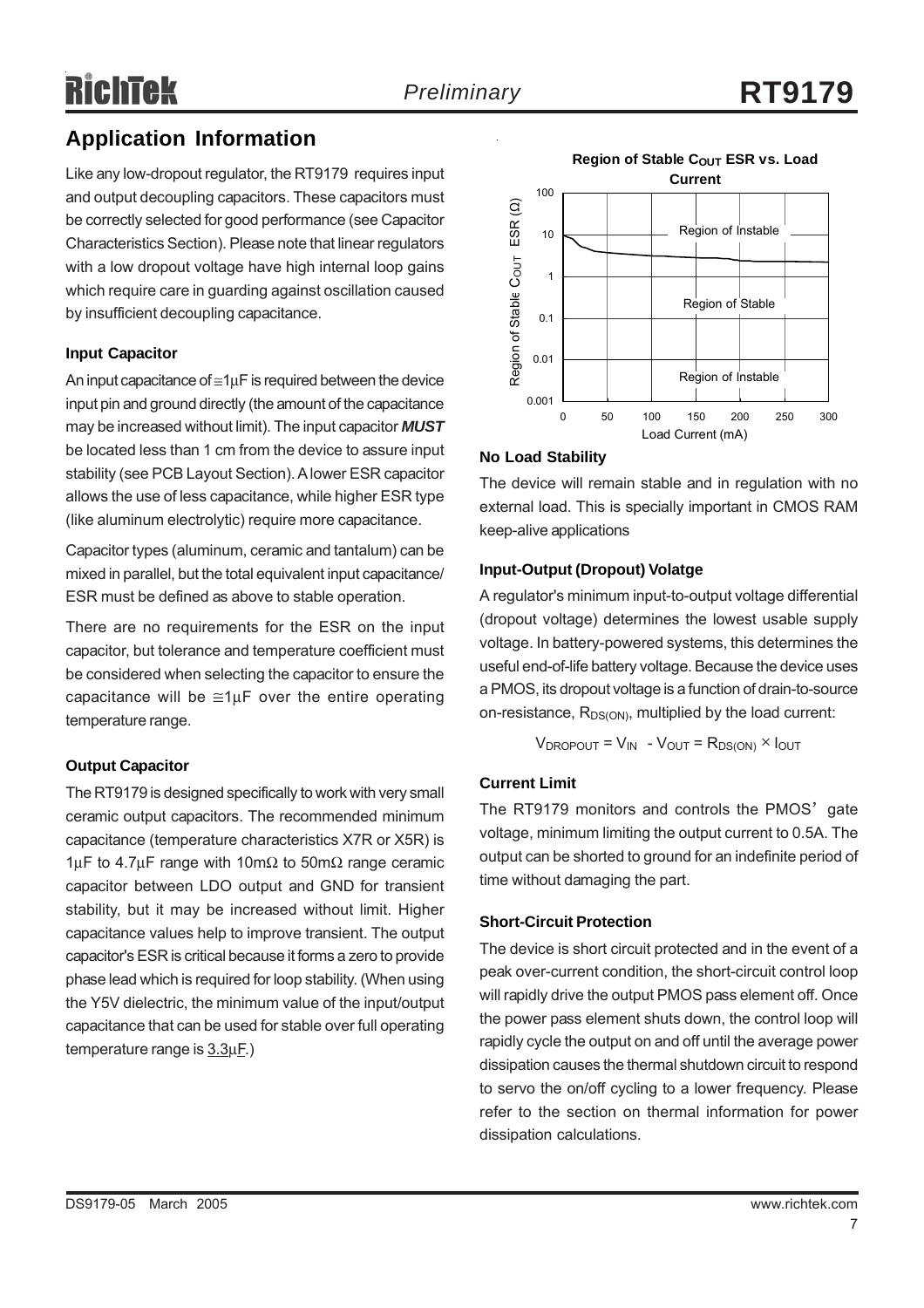#### **Capacitor Characteristics**

It is important to note that capacitance tolerance and variation with temperature must be taken into consideration when selecting a capacitor so that the minimum required amount of capacitance is provided over the full operating temperature range. In general, a good tantalum capacitor will show very little capacitance variation with temperature, but a ceramic may not be as good (depending on dielectric type).

Aluminum electrolytics also typically have large temperature variation of capacitance value.

Equally important to consider is a capacitor's ESR change with temperature: this is not an issue with ceramics, as their ESR is extremely low. However, it is very important in Tantalum and aluminum electrolytic capacitors. Both show increasing ESR at colder temperatures, but the increase in aluminum electrolytic capacitors is so severe they may not be feasible for some applications.

#### **Ceramic:**

For values of capacitance in the 10μF to 100μF range, ceramics are usually larger and more costly than tantalums but give superior AC performance for by-passing high frequency noise because of very low ESR (typically less than 10mΩ). However, some dielectric types do not have good capacitance characteristics as a function of voltage and temperature.

Z5U and Y5V dielectric ceramics have capacitance that drops severely with applied voltage. A typical Z5U or Y5V capacitor can lose 60% of its rated capacitance with half of the rated voltage applied to it. The Z5U and Y5V also exhibit a severe temperature effect, losing more than 50% of nominal capacitance at high and low limits of the temperature range.

X7R and X5R dielectric ceramic capacitors are strongly recommended if ceramics are used, as they typically maintain a capacitance range within  $\pm$  20% of nominal over full operating ratings of temperature and voltage. Of course, they are typically larger and more costly than Z5U/Y5U types for a given voltage and capacitance.

#### **Tantalum:**

Solid tantalum capacitors are recommended for use on the output because their typical ESR is very close to the ideal value required for loop compensation. They also work well as input capacitors if selected to meet the ESR requirements previously listed.

Tantalums also have good temperature stability: a good quality tantalum will typically show a capacitance value that varies less than 10 to 15% across the full temperature range of 125°C to -40°C. ESR will vary only about 2X going from the high to low temperature limits.

The increasing ESR at lower temperatures can cause oscillations when marginal quality capacitors are used (if the ESR of the capacitor is near the upper limit of the stability range at room temperature).

#### **Aluminum:**

This capacitor type offers the most capacitance for the money. The disadvantages are that they are larger in physical size, not widely available in surface mount, and have poor AC performance (especially at higher frequencies) due to higher ESR and ESL.

Compared by size, the ESR of an aluminum electrolytic is higher than either Tantalum or ceramic, and it also varies greatly with temperature. A typical aluminum electrolytic can exhibit an ESR increase of as much as 50X when going from 25°C down to -40°C.

It should also be noted that many aluminum electrolytics only specify impedance at a frequency of 120Hz, which indicates they have poor high frequency performance. Only aluminum electrolytics that have an impedance specified at a higher frequency (between 20kHz and 100kHz) should be used for the device. Derating must be applied to the manufacturer's ESR specification, since it is typically only valid at room temperature.

Any applications using aluminum electrolytics should be thoroughly tested at the lowest ambient operating temperature where ESR is maximum.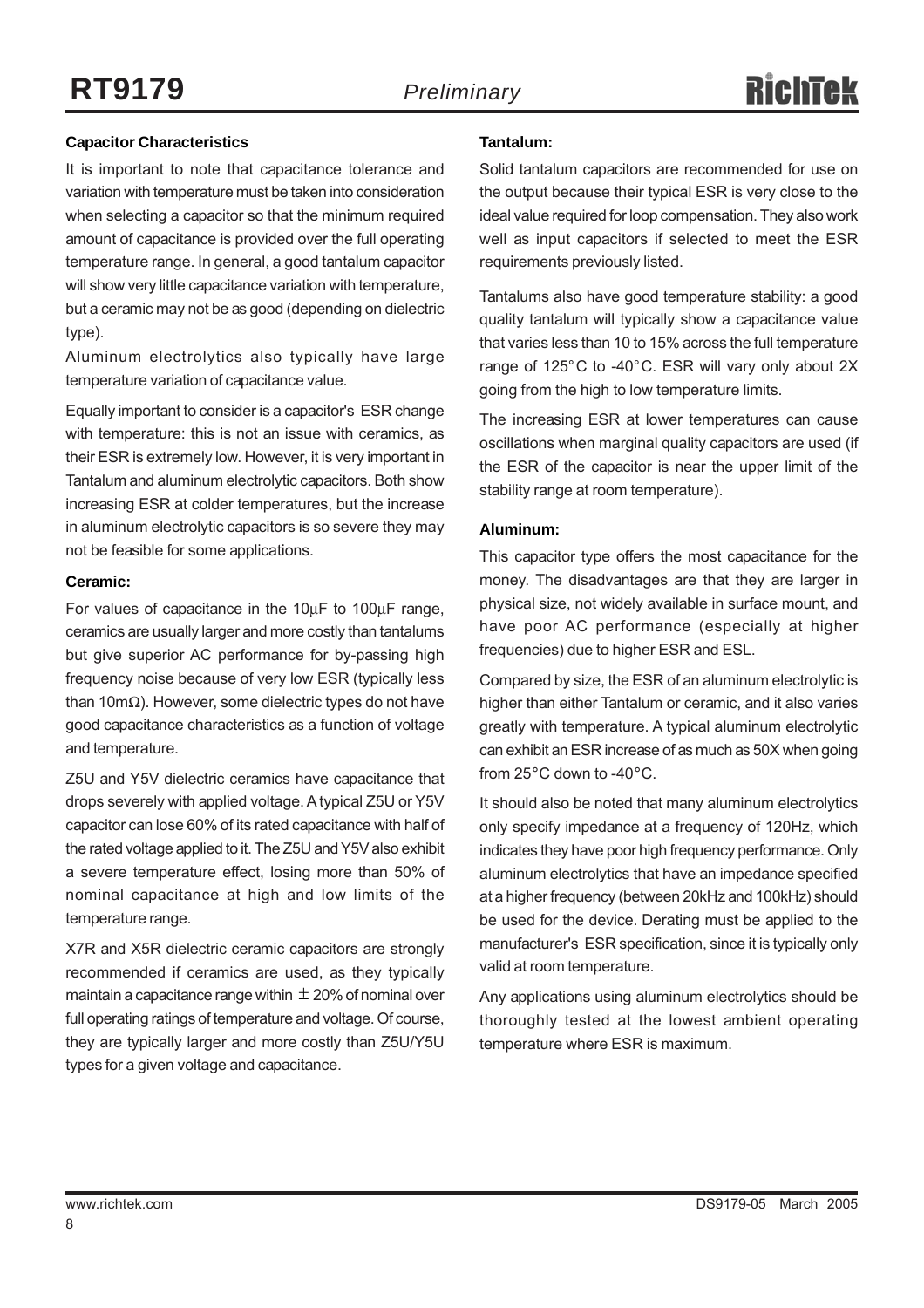#### **Thermal Considerations**

The RT9179 can deliver a current of up to 300mA over the full operating junction temperature range. However, the maximum output current must be derated at higher ambient temperature to ensure the junction temperature does not exceed 125°C. With all possible conditions, the junction temperature must be within the range specified under operating conditions. Power dissipation can be calculated based on the output current and the voltage drop across regulator.

#### $P_D = (V_{IN} - V_{OUT}) I_{OUT} + V_{IN} I_{GND}$

The final operating junction temperature for any set of conditions can be estimated by the following thermal equation:

#### $P_D$  (MAX) =  $(T_J$  (MAX) -  $T_A$ ) /  $\theta_{JA}$

Where  $T_{J (MAX)}$  is the maximum junction temperature of the die (125 $^{\circ}$ C) and T<sub>A</sub> is the maximum ambient temperature. The junction to ambient thermal resistance  $(\theta_{JA})$  for SOT-23-5 package at recommended minimum footprint is 250 $^{\circ}$ C/W ( $\theta$ <sub>JA</sub> is layout dependent). Visit our website in which "Recommended Footprints for Soldering Surface Mount Packages" for detail.

#### **PCB Layout**

Good board layout practices must be used or instability can be induced because of ground loops and voltage drops. The input and output capacitors *MUST* be directly connected to the input, output, and ground pins of the device using traces which have no other currents flowing through them.

The best way to do this is to layout  $C_{IN}$  and  $C_{OUT}$  near the device with short traces to the  $V_{\text{IN}}$ ,  $V_{\text{OUT}}$ , and ground pins. The regulator ground pin should be connected to the external circuit ground so that the regulator and its capacitors have a "single point ground".

It should be noted that stability problems have been seen in applications where "vias" to an internal ground plane were used at the ground points of the device and the input and output capacitors. This was caused by varying ground potentials at these nodes resulting from current flowing through the ground plane.

Using a single point ground technique for the regulator and it's capacitors fixed the problem. Since high current flows through the traces going into  $V_{\text{IN}}$  and coming from  $V<sub>OUT</sub>$ , Kelvin connect the capacitor leads to these pins so there is no voltage drop in series with the input and output capacitors.

Optimum performance can only be achieved when the device is mounted on a PC board according to the diagram below: